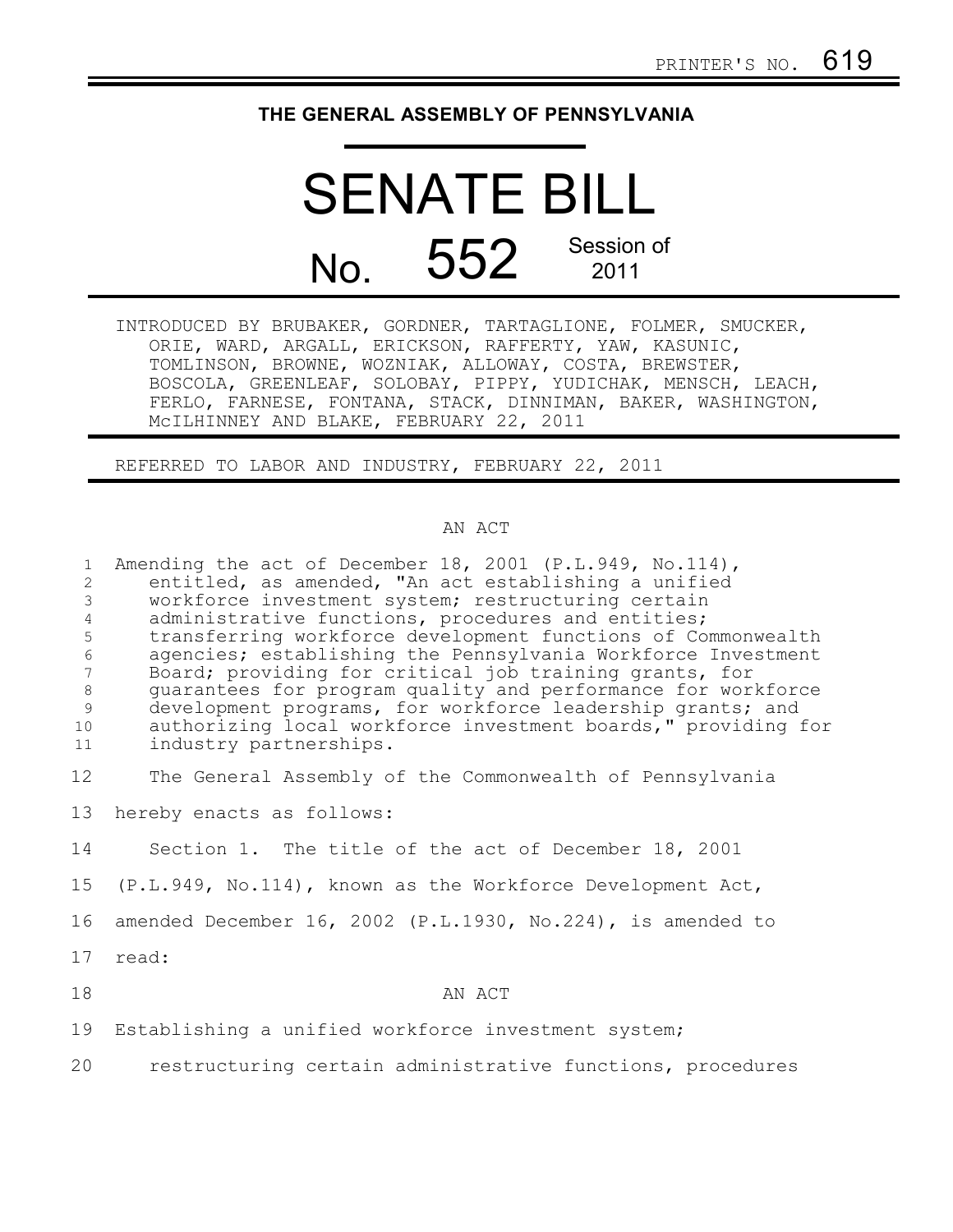| $\mathbf 1$ | and entities; transferring workforce development functions of    |
|-------------|------------------------------------------------------------------|
| 2           | Commonwealth agencies; establishing the Pennsylvania             |
| 3           | Workforce Investment Board; providing for critical job           |
| 4           | training grants, for guarantees for program quality and          |
| 5           | performance for workforce development programs, for workforce    |
| 6           | leadership grants, for industry partnerships; and authorizing    |
| 7           | local workforce investment boards.                               |
| 8           | Section 2. The act is amended by adding a chapter to read:       |
| 9           | CHAPTER 13                                                       |
| 10          | INDUSTRY PARTNERSHIPS                                            |
| 11          | Section 1301. Definitions.                                       |
| 12          | The following words and phrases when used in this chapter        |
| 13          | shall have the meanings given to them in this section unless the |
| 14          | context clearly indicates otherwise:                             |
| 15          | "Career pathways." An identified series of positions, work       |
| 16          | experiences or educational benchmarks or credentials which offer |
| 17          | occupational and financial advancement within a specified career |
| 18          | field or related fields over time.                               |
| 19          | "Department." The Department of Labor and Industry.              |
| 20          | "High-priority occupations." Occupations which have a            |
| 21          | significant presence in a targeted industry cluster, are in      |
| 22          | demand by employers and pay or lead to payment of a family-      |
| 23          | sustaining wage.                                                 |
| 24          | "Industry cluster." A group of employers closely linked by       |
| 25          | common product or services, workforce needs, similar             |
| 26          | technologies, supply chains or other economic ties.              |
| 27          | "Industry partnership." A collaboration which brings             |
| 28          | together multiple employers and workers or, when appropriate,    |
| 29          | worker representatives and career and technical educators, in a  |
| 30          | targeted industry cluster to address common workforce needs.     |
|             |                                                                  |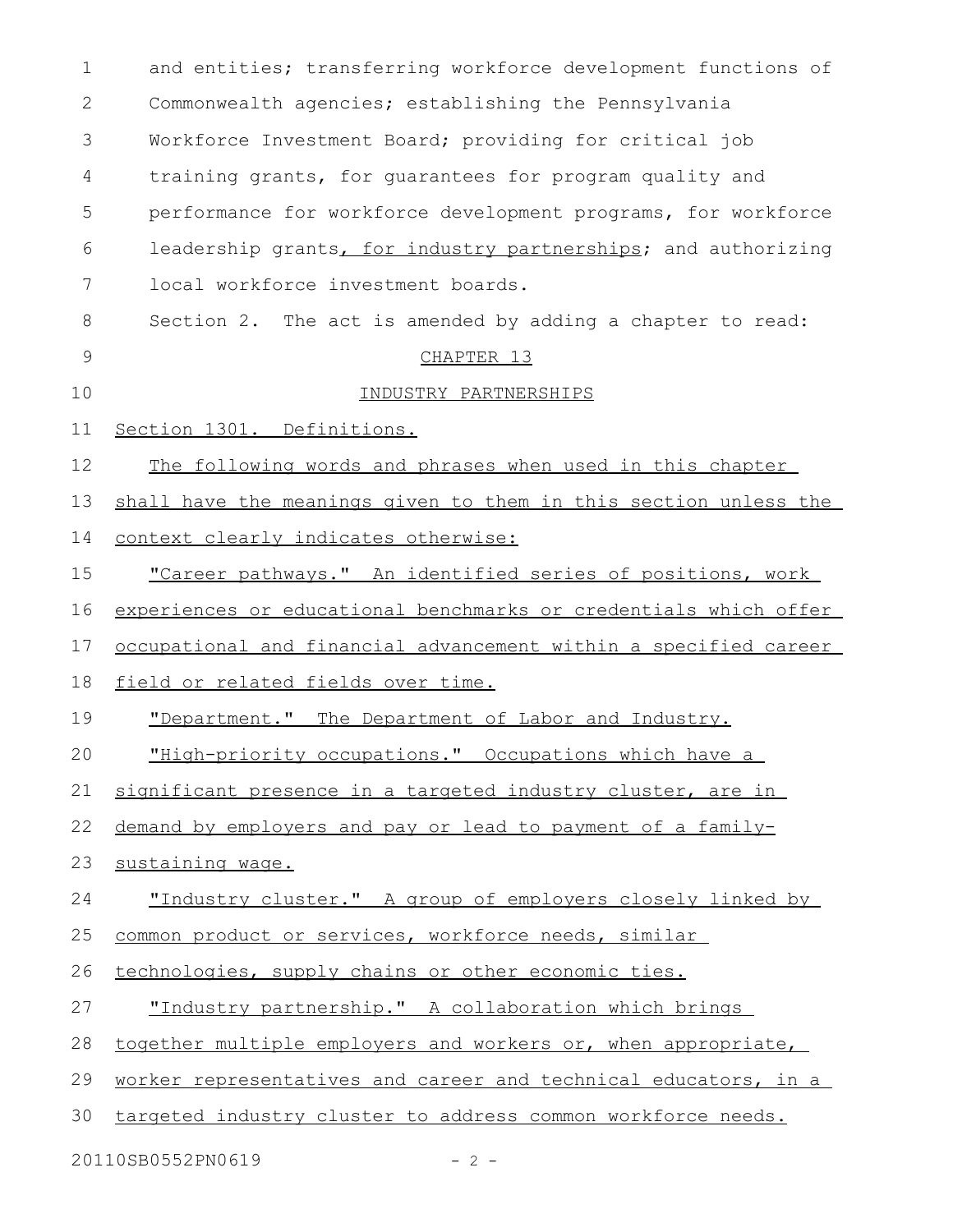| $\mathbf 1$  | "Industry partnership performance improvement and evaluation       |
|--------------|--------------------------------------------------------------------|
| $\mathbf{2}$ | system." The evaluation system established under section 1309.     |
| 3            | "Participating agency." An agency under the Governor's             |
| 4            | jurisdiction.                                                      |
| 5            | "TANF." The Temporary Assistance for Needy Families program        |
| 6            | under the Social Security Act (49 Stat. 620, 42 U.S.C. § 301 et    |
| 7            | seq.), which provides temporary assistance to needy, dependent     |
| 8            | children and their parents or caretaker relatives.                 |
| $\mathsf 9$  | <u>"Targeted industry cluster." An industry cluster identified</u> |
| 10           | by the department as having a Statewide economic impact,           |
| 11           | immediate workforce development needs and emerging or              |
| 12           | competitive career opportunities.                                  |
| 13           | Section 1302. Industry clusters.                                   |
| 14           | Identification of industry clusters.--The department<br>(a)        |
| 15           | shall work with businesses, industry associations, career and      |
| 16           | technical associations and organizations, participating            |
| 17           | agencies, State and local workforce investment boards and          |
| 18           | economic development entities to identify industry clusters        |
| 19           | based on the following:                                            |
| 20           | (1) Statistics showing the competitiveness of a                    |
| 21           | potential industry cluster.                                        |
| 22           | Importance of an industry cluster to the economic<br>(2)           |
| 23           | development of this Commonwealth.                                  |
| 24           | (3)<br>Identification of other employers that supply               |
| 25           | materials, technology and services to the industry.                |
| 26           | Research studies on industry clusters.<br>(4)                      |
| 27           | (5)<br>Any other criteria deemed relevant by the                   |
| 28           | department.                                                        |
| 29           | Identification of targeted industry clusters.--The<br>(b)          |
| 30           | department shall work with State and regional workforce and        |
|              | 20110SB0552PN0619<br>$-3 -$                                        |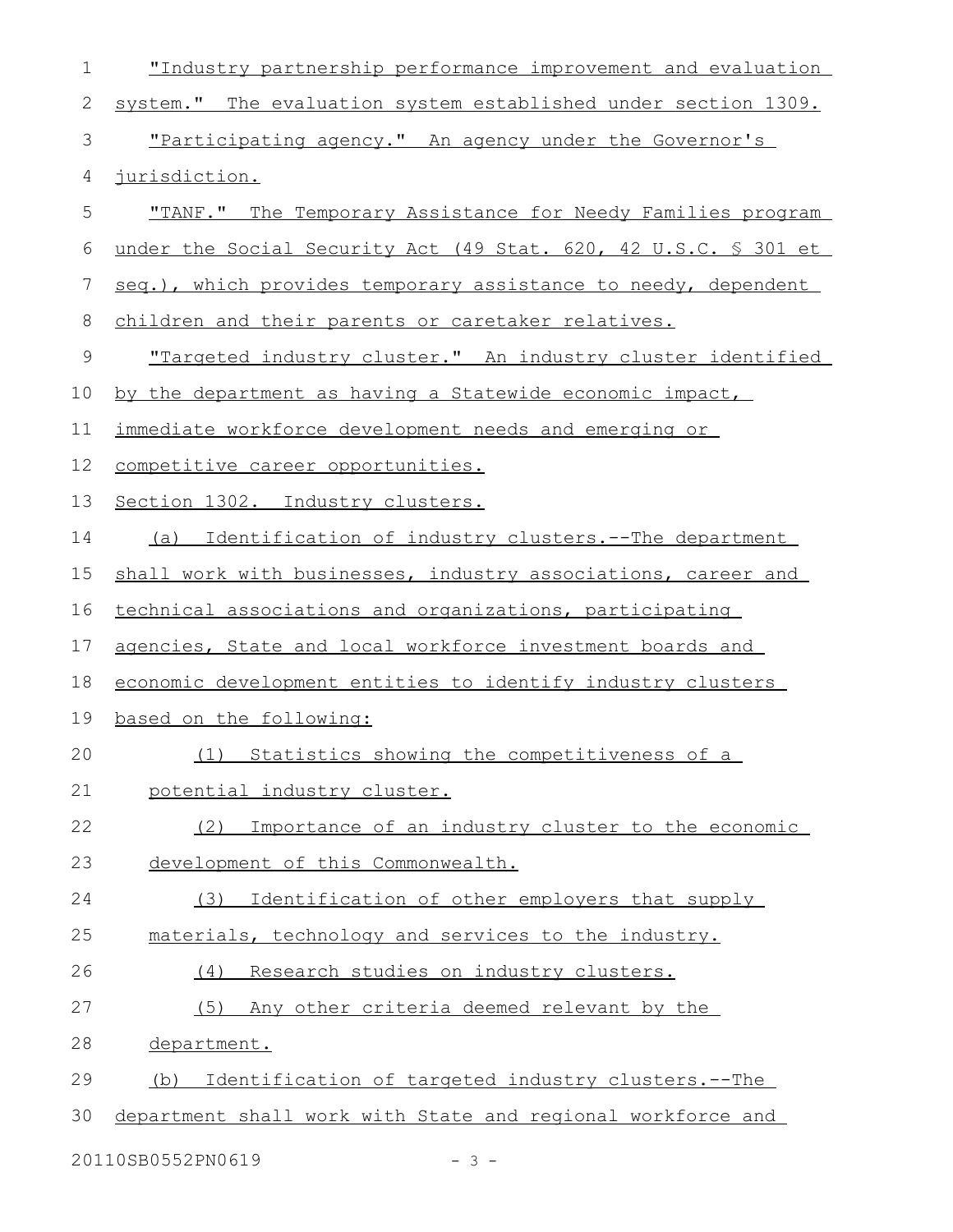| 1  | economic development agencies, with input from regional business |
|----|------------------------------------------------------------------|
| 2  | and labor leaders, to identify which industry clusters shall be  |
| 3  | targeted for workforce and economic development investments      |
| 4  | based on:                                                        |
| 5  | Importance of the cluster to the economy of this<br>(1)          |
| 6  | Commonwealth and the region.                                     |
| 7  | (2)<br>Workforce development needs.                              |
| 8  | (3)<br>Economic growth potential.                                |
| 9  | (4)<br>Competitiveness.                                          |
| 10 | (5)<br>Employment base.                                          |
| 11 | (6)<br>Mages, benefits and career opportunities.                 |
| 12 | Ongoing evaluation.--The department shall periodically<br>(C)    |
| 13 | evaluate the targeted industry clusters to determine the need    |
| 14 | for any changes to the targeted industry clusters.               |
| 15 | Publication of information.--The department shall issue<br>(d)   |
| 16 | by July 1 of each year, on its website, information and          |
| 17 | statistics on the targeted industry clusters, including labor    |
| 18 | market information highlighting the clusters. The information    |
| 19 | shall include an occupational analysis depicting the employment  |
|    | 20 and wages within the targeted industry cluster.               |
| 21 | (e) List of occupations.--The department shall annually          |
| 22 | issue a list of Statewide and regional high-priority occupations |
| 23 | which will quide workforce and educational investments by the    |
| 24 | department and participating agencies.                           |
| 25 | Section 1303. Grant program.                                     |
| 26 | Establishment.--The department shall establish and<br>(a)        |
| 27 | administer a grant program to provide funding to industry        |
| 28 | partnerships from funds appropriated by the General Assembly for |
| 29 | the purposes of this act.                                        |
| 30 | (b) Use of grant funding.--Industry partnerships shall, to       |
|    |                                                                  |

20110SB0552PN0619 - 4 -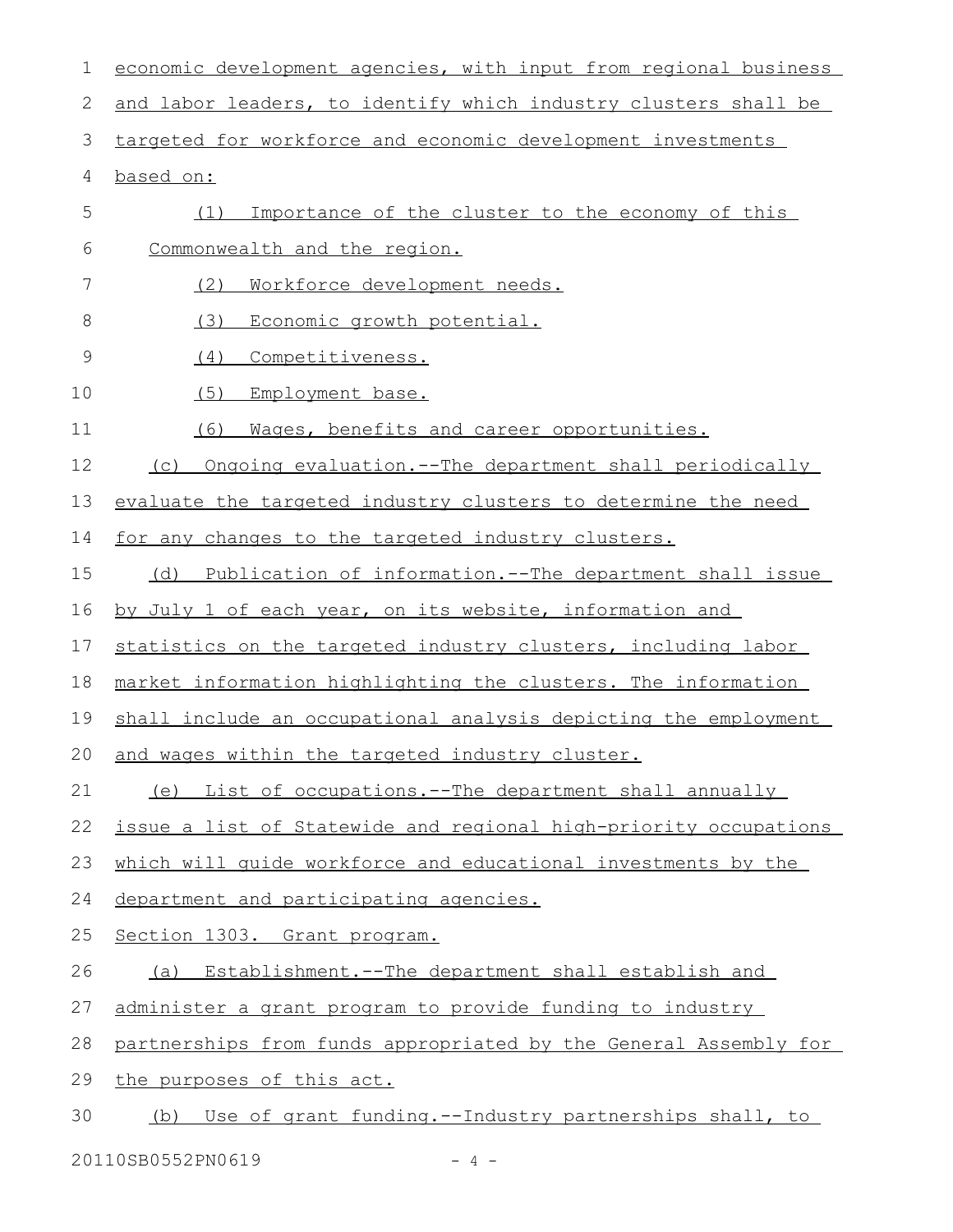| 1           | the extent funds are available, use a grant awarded under this |
|-------------|----------------------------------------------------------------|
| 2           | section to do any of the following:                            |
| 3           | Organize businesses, employers, workers, labor<br>(1)          |
| 4           | organizations and industry associations into a collaborative   |
| 5           | structure that supports the sharing of information, ideas and  |
| 6           | challenges common to their industry cluster.                   |
| 7           | Identify the training needs of multiple businesses,<br>(2)     |
| 8           | including skill gaps critical to competitiveness and           |
| $\mathsf 9$ | innovation to their industry cluster.                          |
| 10          | (3)<br>Facilitate economies of scale by aggregating            |
| 11          | training and education needs of multiple employers.            |
| 12          | Assist educational and training institutions in<br>(4)         |
| 13          | aligning curricula and programs to industry demand,            |
| 14          | particularly for high-priority occupations.                    |
| 15          | Collaborate with the PA CareerLinks, youth councils,<br>(5)    |
| 16          | business-education partnerships, intermediate units,           |
| 17          | secondary and postsecondary educational institutions,          |
| 18          | parents, career counselors and career and technical educators  |
| 19          | for the purpose of addressing the challenges of connecting     |
| 20          | disadvantaged adults and youth to careers.                     |
| 21          | Assist companies in identifying and working together<br>(6)    |
| 22          | to address common organizational and human resource            |
| 23          | challenges, including recruiting new workers, retaining        |
| 24          | incumbent workers, implementing a high-performance work        |
| 25          | organization, adopting new technologies and fostering          |
| 26          | experiential and contextualized on-the-job learning.           |
| 27          | Assist in developing and strengthening career<br>(7)           |
| 28          | ladders within and across companies, enabling entry-level      |
| 29          | workers to improve skills and advance to higher-wage jobs.     |
| 30          | Assist partner companies in industry partnerships in<br>(8)    |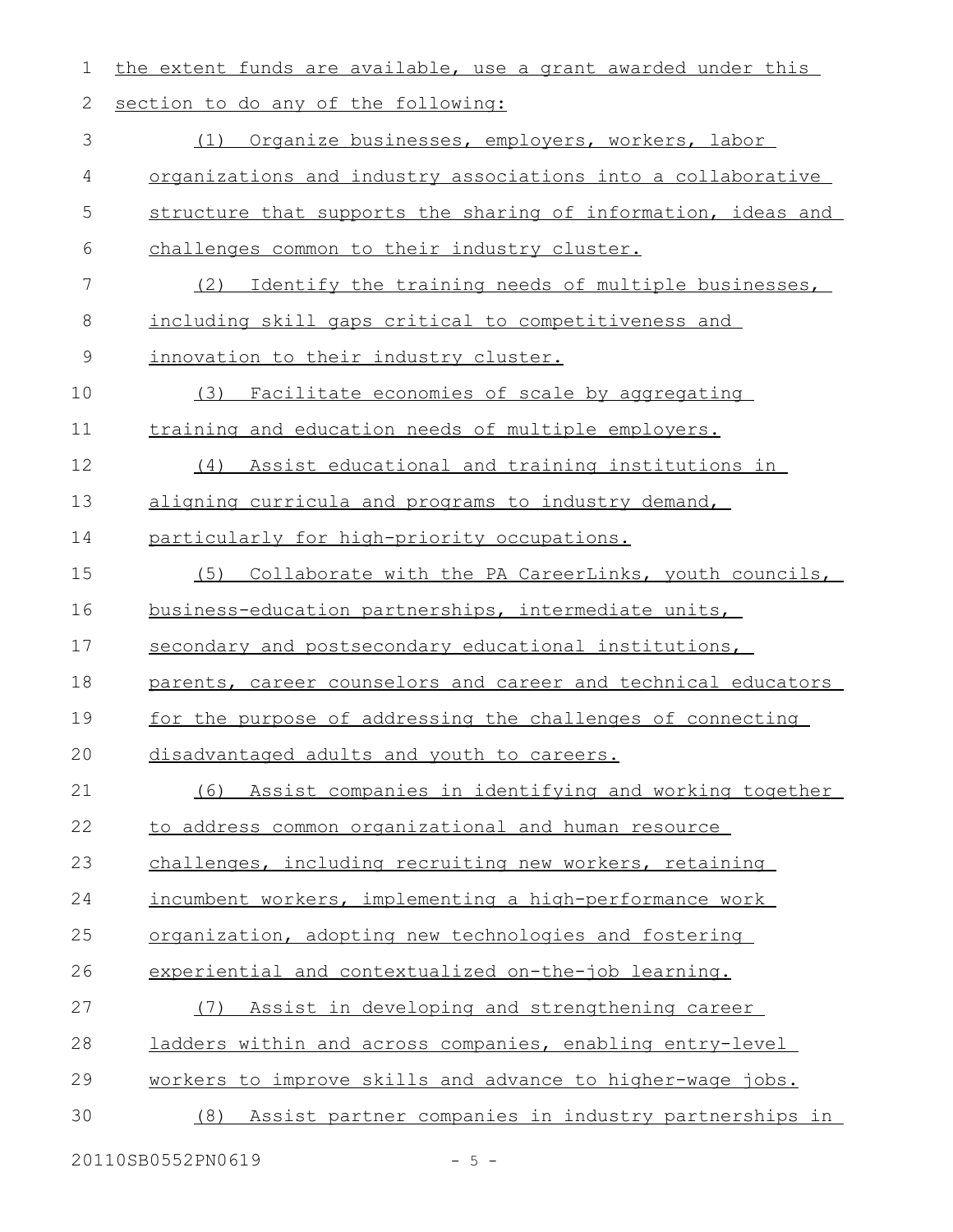| $\mathbf 1$ | attracting a diverse work force, including individuals with    |
|-------------|----------------------------------------------------------------|
| 2           | barriers to employment. This shall include the economically    |
| 3           | disadvantaged, youth, older workers, ex-offenders and the      |
| 4           | physically and developmentally disabled.                       |
| 5           | (9) Assist in strengthening connections among businesses       |
| 6           | in industry clusters, leading to cooperation, beyond           |
| 7           | workforce issues, which would improve competitiveness and job  |
| 8           | quality, including joint purchasing, market research or        |
| 9           | centers for technology and innovation.                         |
| 10          | Section 1304. Grant program operation.                         |
| 11          | In order to receive grant funding under this section, an       |
| 12          | industry partnership must, in its grant application, do all of |
| 13          | the following:                                                 |
| 14          | Show evidence of involvement of the local workforce<br>(1)     |
| 15          | investment board.                                              |
| 16          | Show evidence of participation of workers or labor<br>(2)      |
| 17          | representatives in industry partnerships.                      |
| 18          | Provide for private sector matching funding of at<br>(3)       |
| 19          | least 25% of the grant.                                        |
| 20          | (4) Commit to participate in the industry partnership's        |
| 21          | performance improvement and evaluation system.                 |
| 22          | Section 1305. Powers and duties.                               |
| 23          | The department shall have the following powers and duties:     |
| 24          | Establish grant quidelines and develop grant<br>(1)            |
| 25          | applications.                                                  |
| 26          | Develop forms and institute procedures to award<br>(2)         |
| 27          | competitive grants under this section.                         |
| 28          | Establish a process to review applications.<br>(3)             |
| 29          | (4) Establish a process for providing applicants with          |
| 30          | additional information about eligibility requirements and      |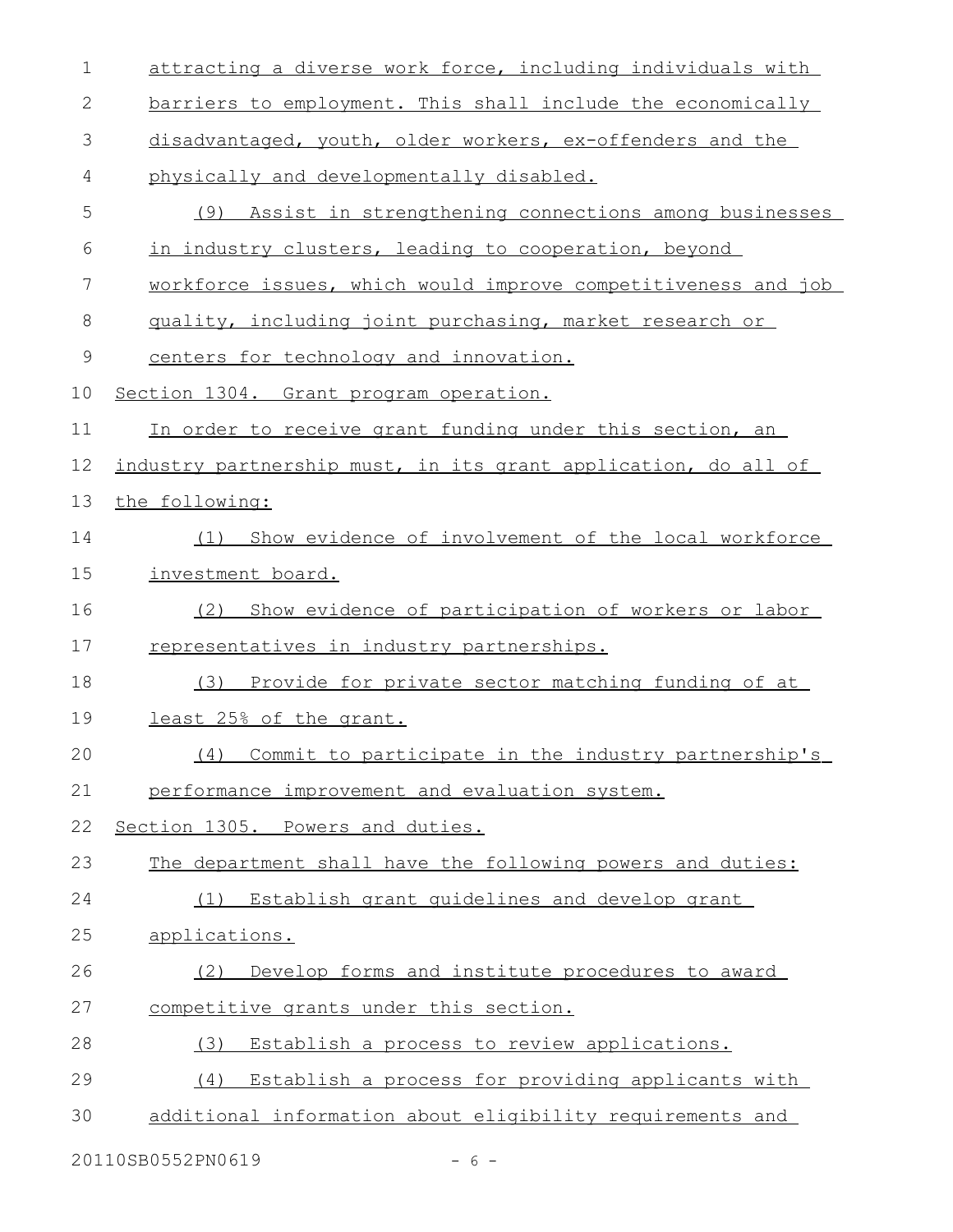| $\mathbf 1$  | assistance in preparing applications.                            |
|--------------|------------------------------------------------------------------|
| $\mathbf{2}$ | (5) Provide technical assistance to grant applicants and         |
| 3            | grantees.                                                        |
| 4            | Apply for grants and seek other revenue sources to<br>(6)        |
| 5            | fund the industry partnership administrative and training        |
| 6            | <u>activities.</u>                                               |
| 7            | Section 1306. Grant period.                                      |
| $8\,$        | The grant period shall be for a period of not less than 12       |
| $\mathsf 9$  | months and not more than 24 months. A grantee may apply to renew |
| 10           | the grant.                                                       |
| 11           | Section 1307. Interdepartmental cooperation.                     |
| 12           | (a) Oversight.--The department shall oversee the operation       |
| 13           | of the grant program, with appropriate agency staffing support   |
| 14           | from the participating agencies.                                 |
| 15           | Assistance.--In addition to the specific departmental<br>(b)     |
| 16           | duties under subsection (c), participating agencies shall assist |
| 17           | the department in carrying out this chapter in relation to each  |
| 18           | agency's roles and responsibilities, including providing to the  |
| 19           | department all information relevant to the implementation of     |
| 20           | this chapter. The information shall include all performance      |
| 21           | measurement information necessary to evaluate any program or     |
| 22           | policy impacting workforce development in this Commonwealth.     |
| 23           | Agencies.--The following agencies shall work with the<br>(C)     |
| 24           | department as set forth below:                                   |
| 25           | The Department of Agriculture shall:<br>(1)                      |
| 26           | Advise the department on the agriculture<br>(i)                  |
| 27           | industry and agriculture education economic development          |
| 28           | strategies, programs and initiatives.                            |
| 29           | Facilitate agricultural industry clusters, to<br>$(i$ i)         |
| 30           | include production agriculture, at the State and local           |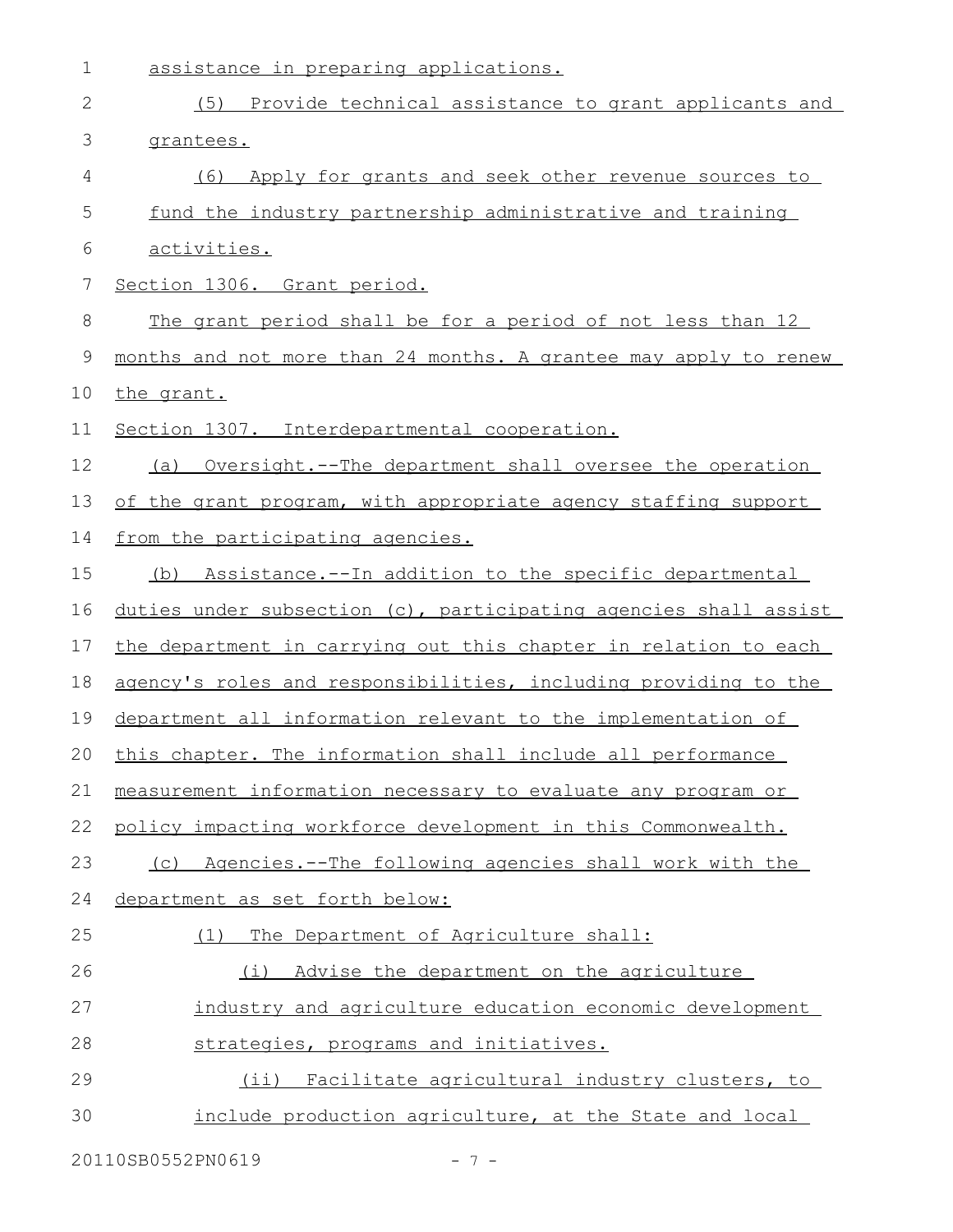| $\mathbf 1$  | levels to ensure accurate representation of all sectors     |
|--------------|-------------------------------------------------------------|
| $\mathbf{2}$ | and inclusion of those fields typically categorized as      |
| 3            | self-employment.                                            |
| 4            | (iii) Advise the department on career pathways              |
| 5            | available in the rural communities of this Commonwealth     |
| 6            | and nontraditional career pathways available to urban and   |
| 7            | disadvantaged students and citizens.                        |
| 8            | (iv) Work in collaboration with the department and          |
| 9            | the Department of Education to identify emerging career     |
| 10           | opportunities, including support in establishing career     |
| 11           | ladders and career pathways.                                |
| 12           | (v) Support initiatives to develop industry-                |
| 13           | recognized credentials and new credit-bearing programs in   |
| 14           | this Commonwealth's public and private postsecondary        |
| 15           | institutions, especially in critical occupations.           |
| 16           | The Department of Community and Economic Development<br>(2) |
| 17           | shall:                                                      |
| 18           | Advise the department of its workforce and<br>(i)           |
| 19           | economic development strategies, programs and               |
| 20           | initiatives.                                                |
| 21           | (ii) Align existing training programs with industry         |
| 22           | partnerships.                                               |
| 23           | Make relevant business assistance programs<br>(iii)         |
|              | available to industry partnerships.                         |
| 24           |                                                             |
| 25           | Coordinate with the department on areas of<br>(iv)          |
| 26           | business retention.                                         |
| 27           | Advise the department of its industry<br>$(\triangledown)$  |
| 28           | competitiveness programs and cluster strategies.            |
| 29           | The Department of Corrections shall:<br>(3)                 |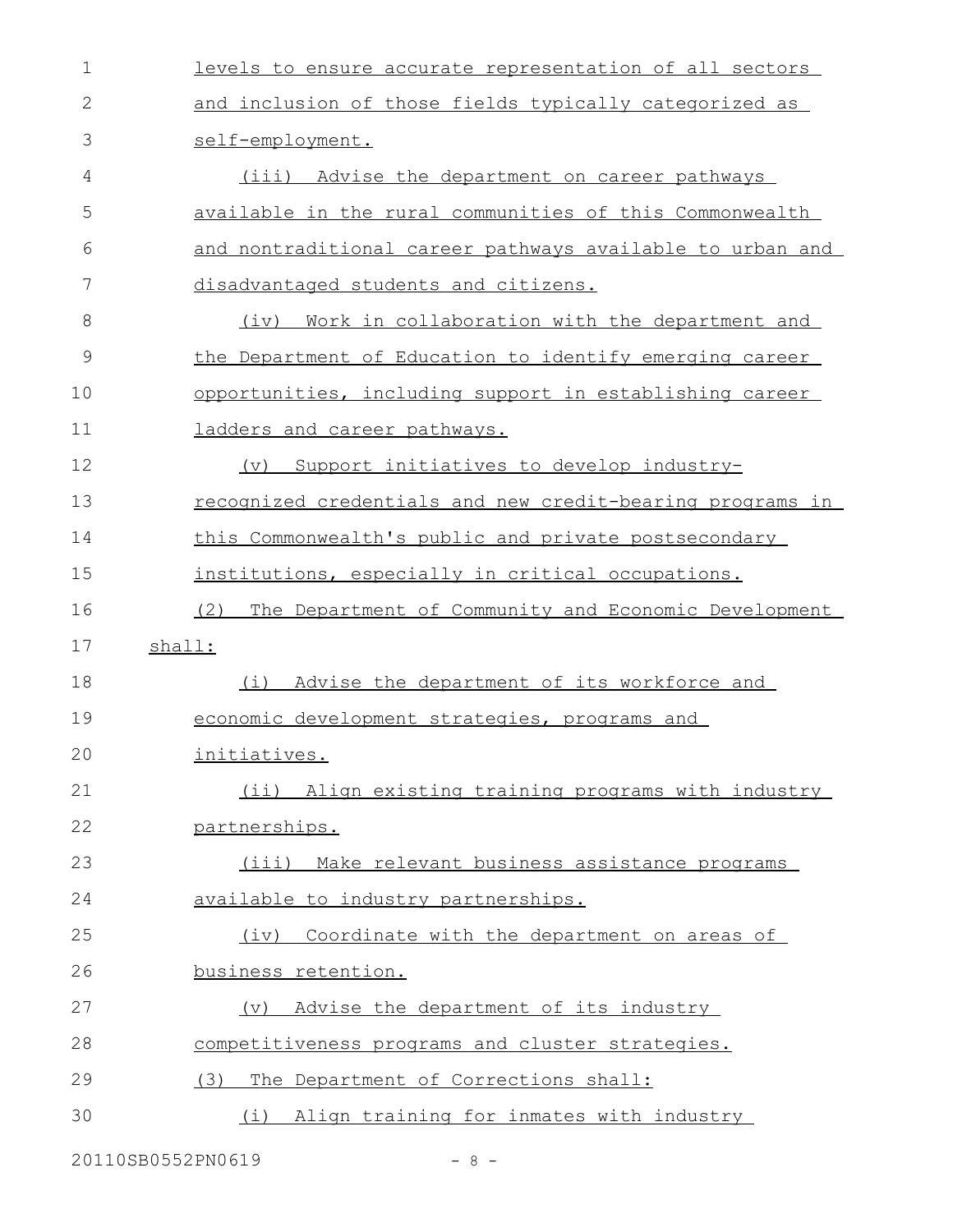| $\mathbf{2}$<br>review these training programs to assure that the<br>3<br>training programs prepare individuals for high-priority<br>4<br>occupations.<br>5<br>(ii) Align reentry programs to take advantage of<br>information and career opportunities provided by industry<br>6<br>7<br>partnerships.<br>8<br>(4) The Department of Education shall:<br>9<br>(i)<br>Work with the department to support career<br>10<br>pathways.<br>11<br>(i)<br>Support innovative programs to address<br>12<br>literacy, including English as a second language, and<br>13<br>numeracy shortcomings, especially in those occupations<br>14<br>which are critical to targeted industry clusters and<br>15<br>which lead to postsecondary education and employment.<br>16<br>Collaborate with the department to develop<br>(iii)<br>17<br>programs and strategies to reduce barriers to adult<br>18<br>education.<br>19<br>(iv) Coordinate career education initiatives in<br>middle and high schools, especially in Project 720<br>20<br>21<br>schools and career and technical education programs.<br>22<br>Support initiatives to develop industry-<br>$(\nabla)$<br>23<br><u>recognized credentials and new credit-bearing programs in</u><br>24<br>this Commonwealth's public and private postsecondary<br>25<br>institutions, especially in occupations critical to<br>26<br>targeted industry clusters.<br>27<br>(vi) Work in collaboration with the department to<br>28<br>determine education and skill gaps associated with<br>29<br>targeted industry clusters.<br>30<br>(vii) Advise and assist high-school-based career and | $\mathbf 1$ | clusters and high-priority occupations and annually |
|-----------------------------------------------------------------------------------------------------------------------------------------------------------------------------------------------------------------------------------------------------------------------------------------------------------------------------------------------------------------------------------------------------------------------------------------------------------------------------------------------------------------------------------------------------------------------------------------------------------------------------------------------------------------------------------------------------------------------------------------------------------------------------------------------------------------------------------------------------------------------------------------------------------------------------------------------------------------------------------------------------------------------------------------------------------------------------------------------------------------------------------------------------------------------------------------------------------------------------------------------------------------------------------------------------------------------------------------------------------------------------------------------------------------------------------------------------------------------------------------------------------------------------------------------------------------------------------------------------------------------------|-------------|-----------------------------------------------------|
|                                                                                                                                                                                                                                                                                                                                                                                                                                                                                                                                                                                                                                                                                                                                                                                                                                                                                                                                                                                                                                                                                                                                                                                                                                                                                                                                                                                                                                                                                                                                                                                                                             |             |                                                     |
|                                                                                                                                                                                                                                                                                                                                                                                                                                                                                                                                                                                                                                                                                                                                                                                                                                                                                                                                                                                                                                                                                                                                                                                                                                                                                                                                                                                                                                                                                                                                                                                                                             |             |                                                     |
|                                                                                                                                                                                                                                                                                                                                                                                                                                                                                                                                                                                                                                                                                                                                                                                                                                                                                                                                                                                                                                                                                                                                                                                                                                                                                                                                                                                                                                                                                                                                                                                                                             |             |                                                     |
|                                                                                                                                                                                                                                                                                                                                                                                                                                                                                                                                                                                                                                                                                                                                                                                                                                                                                                                                                                                                                                                                                                                                                                                                                                                                                                                                                                                                                                                                                                                                                                                                                             |             |                                                     |
|                                                                                                                                                                                                                                                                                                                                                                                                                                                                                                                                                                                                                                                                                                                                                                                                                                                                                                                                                                                                                                                                                                                                                                                                                                                                                                                                                                                                                                                                                                                                                                                                                             |             |                                                     |
|                                                                                                                                                                                                                                                                                                                                                                                                                                                                                                                                                                                                                                                                                                                                                                                                                                                                                                                                                                                                                                                                                                                                                                                                                                                                                                                                                                                                                                                                                                                                                                                                                             |             |                                                     |
|                                                                                                                                                                                                                                                                                                                                                                                                                                                                                                                                                                                                                                                                                                                                                                                                                                                                                                                                                                                                                                                                                                                                                                                                                                                                                                                                                                                                                                                                                                                                                                                                                             |             |                                                     |
|                                                                                                                                                                                                                                                                                                                                                                                                                                                                                                                                                                                                                                                                                                                                                                                                                                                                                                                                                                                                                                                                                                                                                                                                                                                                                                                                                                                                                                                                                                                                                                                                                             |             |                                                     |
|                                                                                                                                                                                                                                                                                                                                                                                                                                                                                                                                                                                                                                                                                                                                                                                                                                                                                                                                                                                                                                                                                                                                                                                                                                                                                                                                                                                                                                                                                                                                                                                                                             |             |                                                     |
|                                                                                                                                                                                                                                                                                                                                                                                                                                                                                                                                                                                                                                                                                                                                                                                                                                                                                                                                                                                                                                                                                                                                                                                                                                                                                                                                                                                                                                                                                                                                                                                                                             |             |                                                     |
|                                                                                                                                                                                                                                                                                                                                                                                                                                                                                                                                                                                                                                                                                                                                                                                                                                                                                                                                                                                                                                                                                                                                                                                                                                                                                                                                                                                                                                                                                                                                                                                                                             |             |                                                     |
|                                                                                                                                                                                                                                                                                                                                                                                                                                                                                                                                                                                                                                                                                                                                                                                                                                                                                                                                                                                                                                                                                                                                                                                                                                                                                                                                                                                                                                                                                                                                                                                                                             |             |                                                     |
|                                                                                                                                                                                                                                                                                                                                                                                                                                                                                                                                                                                                                                                                                                                                                                                                                                                                                                                                                                                                                                                                                                                                                                                                                                                                                                                                                                                                                                                                                                                                                                                                                             |             |                                                     |
|                                                                                                                                                                                                                                                                                                                                                                                                                                                                                                                                                                                                                                                                                                                                                                                                                                                                                                                                                                                                                                                                                                                                                                                                                                                                                                                                                                                                                                                                                                                                                                                                                             |             |                                                     |
|                                                                                                                                                                                                                                                                                                                                                                                                                                                                                                                                                                                                                                                                                                                                                                                                                                                                                                                                                                                                                                                                                                                                                                                                                                                                                                                                                                                                                                                                                                                                                                                                                             |             |                                                     |
|                                                                                                                                                                                                                                                                                                                                                                                                                                                                                                                                                                                                                                                                                                                                                                                                                                                                                                                                                                                                                                                                                                                                                                                                                                                                                                                                                                                                                                                                                                                                                                                                                             |             |                                                     |
|                                                                                                                                                                                                                                                                                                                                                                                                                                                                                                                                                                                                                                                                                                                                                                                                                                                                                                                                                                                                                                                                                                                                                                                                                                                                                                                                                                                                                                                                                                                                                                                                                             |             |                                                     |
|                                                                                                                                                                                                                                                                                                                                                                                                                                                                                                                                                                                                                                                                                                                                                                                                                                                                                                                                                                                                                                                                                                                                                                                                                                                                                                                                                                                                                                                                                                                                                                                                                             |             |                                                     |
|                                                                                                                                                                                                                                                                                                                                                                                                                                                                                                                                                                                                                                                                                                                                                                                                                                                                                                                                                                                                                                                                                                                                                                                                                                                                                                                                                                                                                                                                                                                                                                                                                             |             |                                                     |
|                                                                                                                                                                                                                                                                                                                                                                                                                                                                                                                                                                                                                                                                                                                                                                                                                                                                                                                                                                                                                                                                                                                                                                                                                                                                                                                                                                                                                                                                                                                                                                                                                             |             |                                                     |
|                                                                                                                                                                                                                                                                                                                                                                                                                                                                                                                                                                                                                                                                                                                                                                                                                                                                                                                                                                                                                                                                                                                                                                                                                                                                                                                                                                                                                                                                                                                                                                                                                             |             |                                                     |
|                                                                                                                                                                                                                                                                                                                                                                                                                                                                                                                                                                                                                                                                                                                                                                                                                                                                                                                                                                                                                                                                                                                                                                                                                                                                                                                                                                                                                                                                                                                                                                                                                             |             |                                                     |
|                                                                                                                                                                                                                                                                                                                                                                                                                                                                                                                                                                                                                                                                                                                                                                                                                                                                                                                                                                                                                                                                                                                                                                                                                                                                                                                                                                                                                                                                                                                                                                                                                             |             |                                                     |
|                                                                                                                                                                                                                                                                                                                                                                                                                                                                                                                                                                                                                                                                                                                                                                                                                                                                                                                                                                                                                                                                                                                                                                                                                                                                                                                                                                                                                                                                                                                                                                                                                             |             |                                                     |
|                                                                                                                                                                                                                                                                                                                                                                                                                                                                                                                                                                                                                                                                                                                                                                                                                                                                                                                                                                                                                                                                                                                                                                                                                                                                                                                                                                                                                                                                                                                                                                                                                             |             |                                                     |
|                                                                                                                                                                                                                                                                                                                                                                                                                                                                                                                                                                                                                                                                                                                                                                                                                                                                                                                                                                                                                                                                                                                                                                                                                                                                                                                                                                                                                                                                                                                                                                                                                             |             |                                                     |
|                                                                                                                                                                                                                                                                                                                                                                                                                                                                                                                                                                                                                                                                                                                                                                                                                                                                                                                                                                                                                                                                                                                                                                                                                                                                                                                                                                                                                                                                                                                                                                                                                             |             |                                                     |
|                                                                                                                                                                                                                                                                                                                                                                                                                                                                                                                                                                                                                                                                                                                                                                                                                                                                                                                                                                                                                                                                                                                                                                                                                                                                                                                                                                                                                                                                                                                                                                                                                             |             |                                                     |
|                                                                                                                                                                                                                                                                                                                                                                                                                                                                                                                                                                                                                                                                                                                                                                                                                                                                                                                                                                                                                                                                                                                                                                                                                                                                                                                                                                                                                                                                                                                                                                                                                             |             |                                                     |

20110SB0552PN0619 - 9 -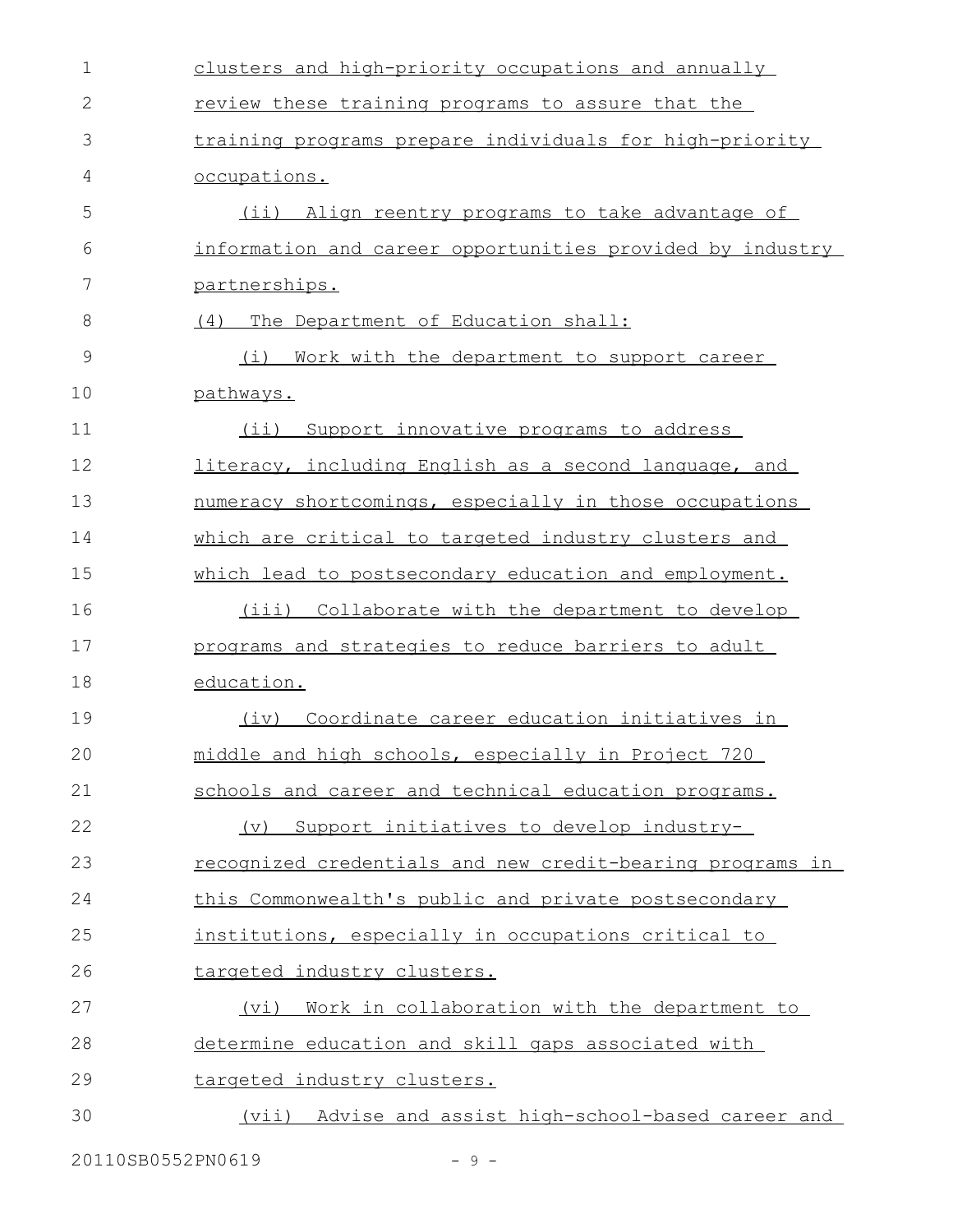| 1  | technical education programs to qualify as high-priority       |
|----|----------------------------------------------------------------|
| 2  | occupation programs.                                           |
| 3  | (5)<br>The Department of Public Welfare shall:                 |
| 4  | Create and maintain innovative programs which<br>(i)           |
| 5  | connect qualified TANF clients with employment                 |
| 6  | opportunities in the targeted industry clusters.               |
| 7  | (ii) Support strategies to prepare TANF clients for            |
| 8  | success in postsecondary education and training programs.      |
| 9  | Develop career education initiatives which<br>(iii)            |
| 10 | provide TANF clients with information to quide their           |
| 11 | education and training plans.                                  |
| 12 | (iv) Collect and share employment information with             |
| 13 | the department.                                                |
| 14 | Section 1308. Industry and labor market research.              |
| 15 | The department shall provide the necessary industry and labor  |
| 16 | market research to support and further develop the work of     |
| 17 | industry partnerships, including:                              |
| 18 | (1) Providing current data on all targeted industry            |
| 19 | clusters.                                                      |
| 20 | Providing the most current available analysis of<br>(2)        |
| 21 | industry employment in this Commonwealth for the purpose of    |
| 22 | determining trends in this Commonwealth which may lead to      |
| 23 | changes in the targeted industry clusters.                     |
| 24 | Maintaining and updating the annual list of this<br>(3)        |
| 25 | Commonwealth's high-priority occupations.                      |
| 26 | (4) Providing the most currently available analysis of         |
| 27 | high-priority occupations for the purpose of determining       |
| 28 | trends which may lead to adjustments to the list.              |
| 29 | Section 1309. Industry partnership performance improvement and |
| 30 | evaluation system.                                             |

20110SB0552PN0619 - 10 -